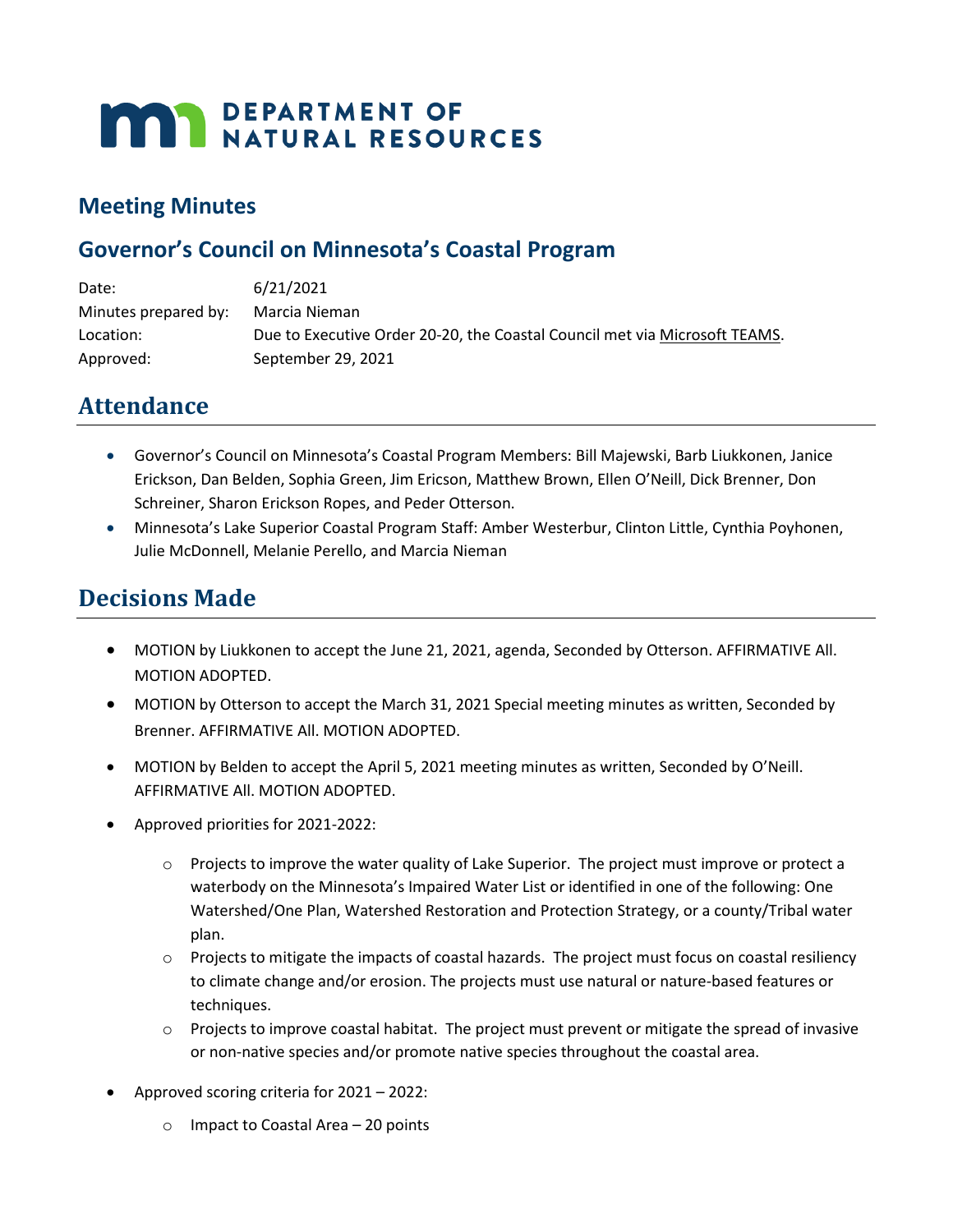- o Relevance to the Coastal Program 18 points
- $\circ$  Diversity, Equity and Inclusion 15 points
- o Priorities 15 points
- o Results 12 points
- $\circ$  Scope of Work 8 points
- o Project Management 6 points
- $\circ$  Budget 6 points
- 2021 2022 Chair is Janice Erickson. Vice-chair is Barb Liukkonen.
- 2021-2022 Grants Committee consists of Matthew Brown, Ellen O'Neill, Peder Otterson and Jim Ericson.
- 2021 2022 Finance Committee consists of Matthew Brown, Sharon Erickson Ropes and Don Schreiner.

## **Agenda**

- Call to Order-Roll Call, Adoption of the Agenda, Introduce Microsoft TEAMS meeting platform
- Presentation by Bradley Harrington, DNR Tribal Liaison
- Finance Committee Report
- Grants Committee Report
- Annual Meeting Business Items
- Closing

# **Meeting Notes**

## **Call to Order**

Majewski called the meeting to order at 1:04 pm. Majewski conducted a roll call of members. The minutes for both the March 31 and April 5, 2021 and agenda were voted on and approved (roll call).

## **Presentation by Bradley Harrington**

Bradley Harrington, DNR Tribal Liaison, presented on his perspectives of the DNR's tribal engagement efforts. Some of his suggestions for the council and staff regarding tribes in and around the coastal waters would be to do research on websites that have an abundance of information; and reach out to the tribes themselves (i.e. Tribal Historians or Story Tellers). There was a question and answer period where the council members and staff were free to ask questions.

## **Finance Committee Report**

Matthew Brown presented the Finance Committee Report and a "round robin" for questions followed. Committee members shared their perspectives on what it is like to serve on the committee.